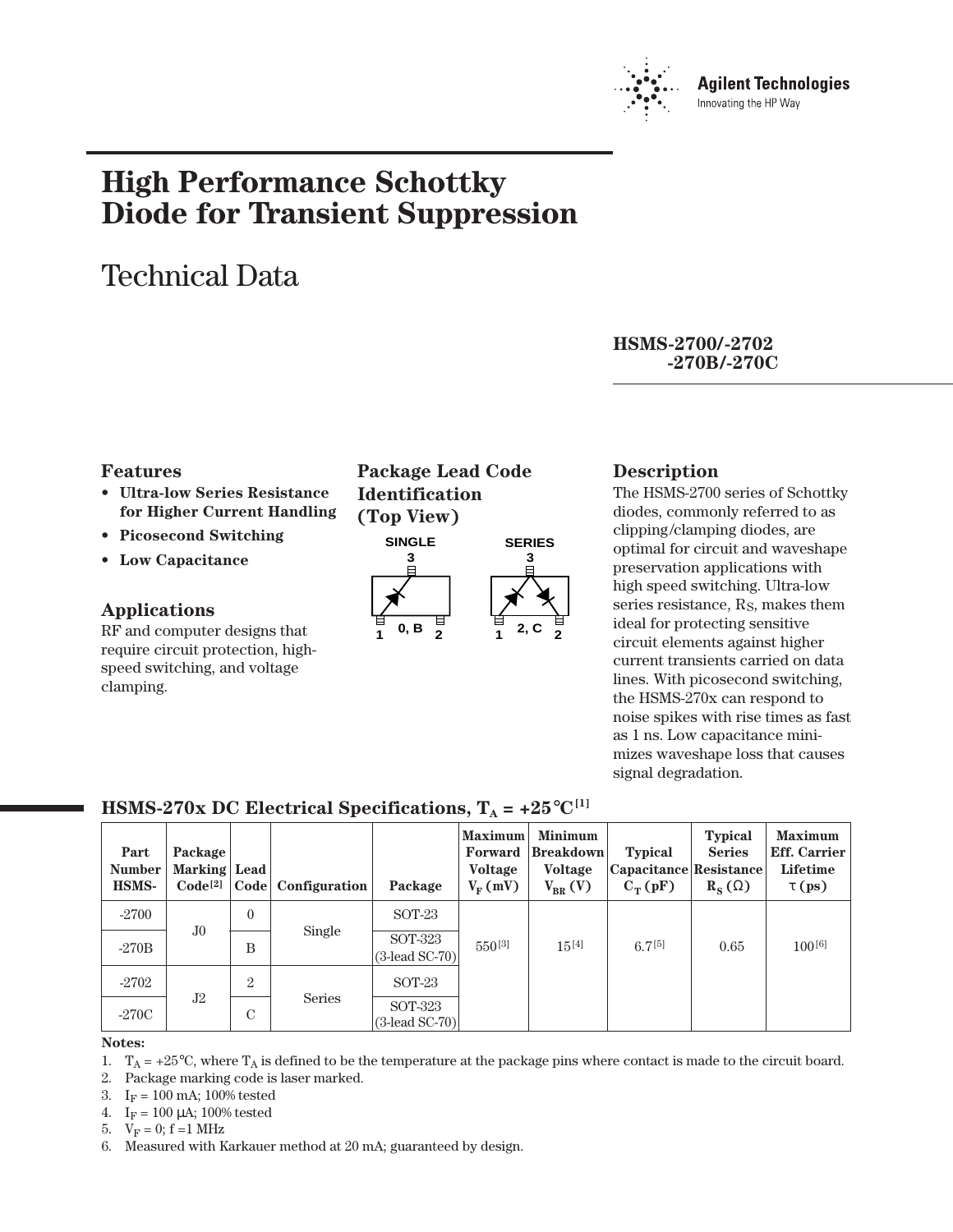| <b>Symbol</b>          | <b>Parameter</b>                     | Unit               | <b>Absolute Maximum</b> <sup>[1]</sup> |                        |  |
|------------------------|--------------------------------------|--------------------|----------------------------------------|------------------------|--|
|                        |                                      |                    | HSMS-2700/-2702                        | <b>HSMS-270B/-270C</b> |  |
| $1_{\rm F}$            | DC Forward Current                   | mA                 | 350                                    | 750                    |  |
| $I_{\text{F-peak}}$    | Peak Surge Current (1µs pulse)       | Α                  | 1.0                                    | $1.0\,$                |  |
| $P_T$                  | <b>Total Power Dissipation</b>       | mW                 | 250                                    | 825                    |  |
| $P_{INV}$              | Peak Inverse Voltage                 | V                  | 15                                     | 15                     |  |
| $T_{J}$                | <b>Junction Temperature</b>          | $\circ$ C          | 150                                    | 150                    |  |
| $T_{\rm STG}$          | <b>Storage Temperature</b>           | $\rm ^{\circ}C$    | $-65$ to $150$                         | $-65$ to $150$         |  |
| $\Theta$ <sub>JC</sub> | Thermal Resistance, junction to lead | $\rm ^{\circ} C/W$ | 500                                    | 150                    |  |

# Absolute Maximum Ratings,  $T_A = 25^{\circ}C$

**Note:**

1. Operation in excess of any one of these conditions may result in permanent damage to the device.

## **Linear and Non-linear SPICE Model SPICE Parameters**



| <b>Parameter</b> | Unit         | <b>Value</b>   |
|------------------|--------------|----------------|
| BV               | V            | 25             |
| CJO              | pF           | 6.7            |
| EG               | eV           | 0.55           |
| <b>IBV</b>       | $\mathsf{A}$ | $10E-4$        |
| <b>IS</b>        | A            | $1.4E-7$       |
| N                |              | 1.04           |
| RS               | Ω            | 0.65           |
| <b>PB</b>        | v            | 0.6            |
| PT               |              | $\overline{2}$ |
| M                |              | 0.5            |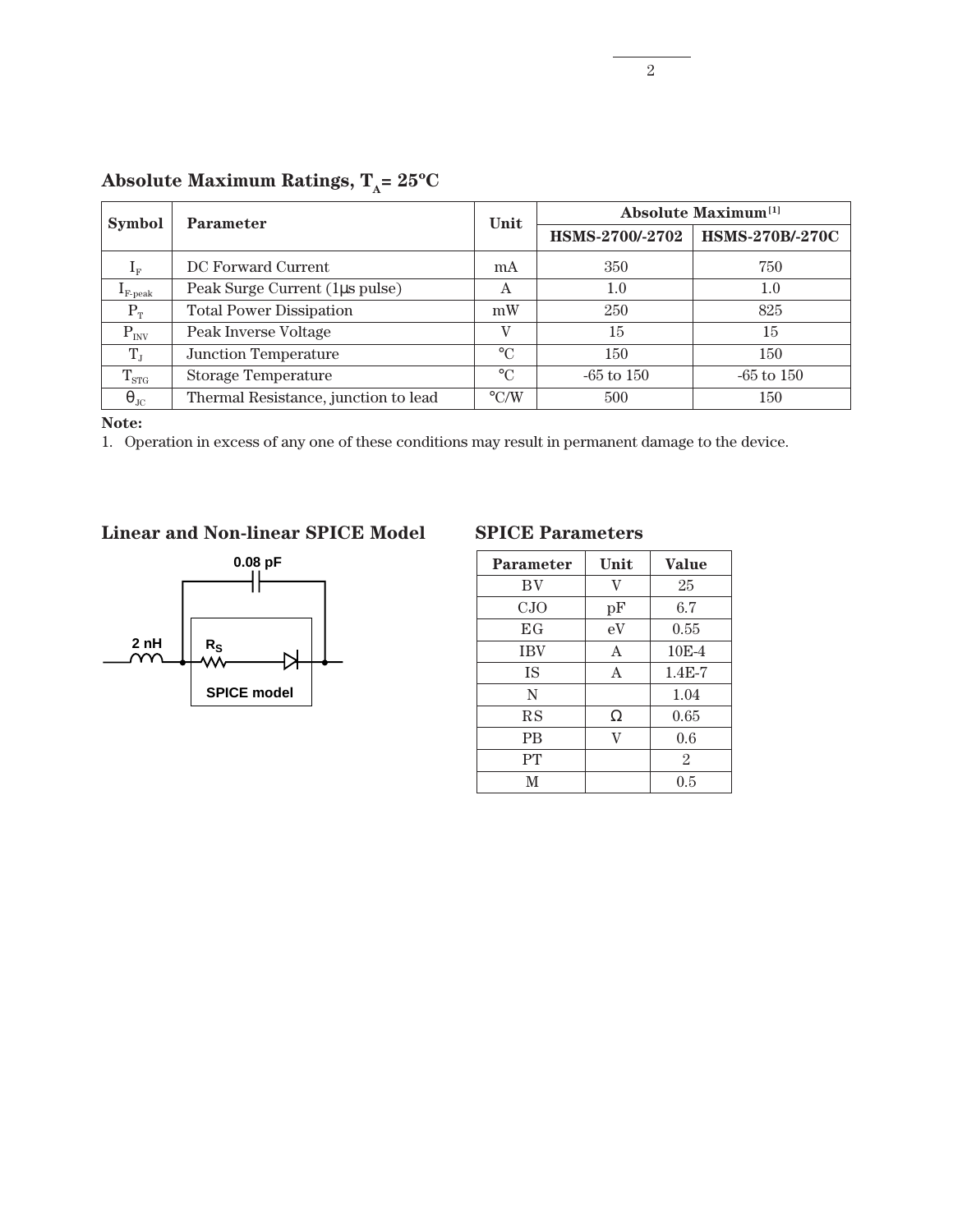# **Typical Performance**



**Figure 1. Forward Current vs. Forward Voltage at Temperature for HSMS-2700 and HSMS-2702.**



**Figure 4. Junction Temperature vs. Current as a Function of Heat Sink Temperature for HSMS-270B and HSMS-270C. Note: Data is calculated from SPICE** 

**parameters.**



**V<sub>F</sub> – FORWARD VOLTAGE (V)** 

**Figure 2. Forward Current vs. Forward Voltage at Temperature for HSMS-270B and HSMS-270C.**



**Reverse Voltage.**



**Figure 3. Junction Temperature vs. Forward Current as a Function of Heat Sink Temperature for the HSMS-2700 and HSMS-2702. Note: Data is calculated from SPICE parameters.**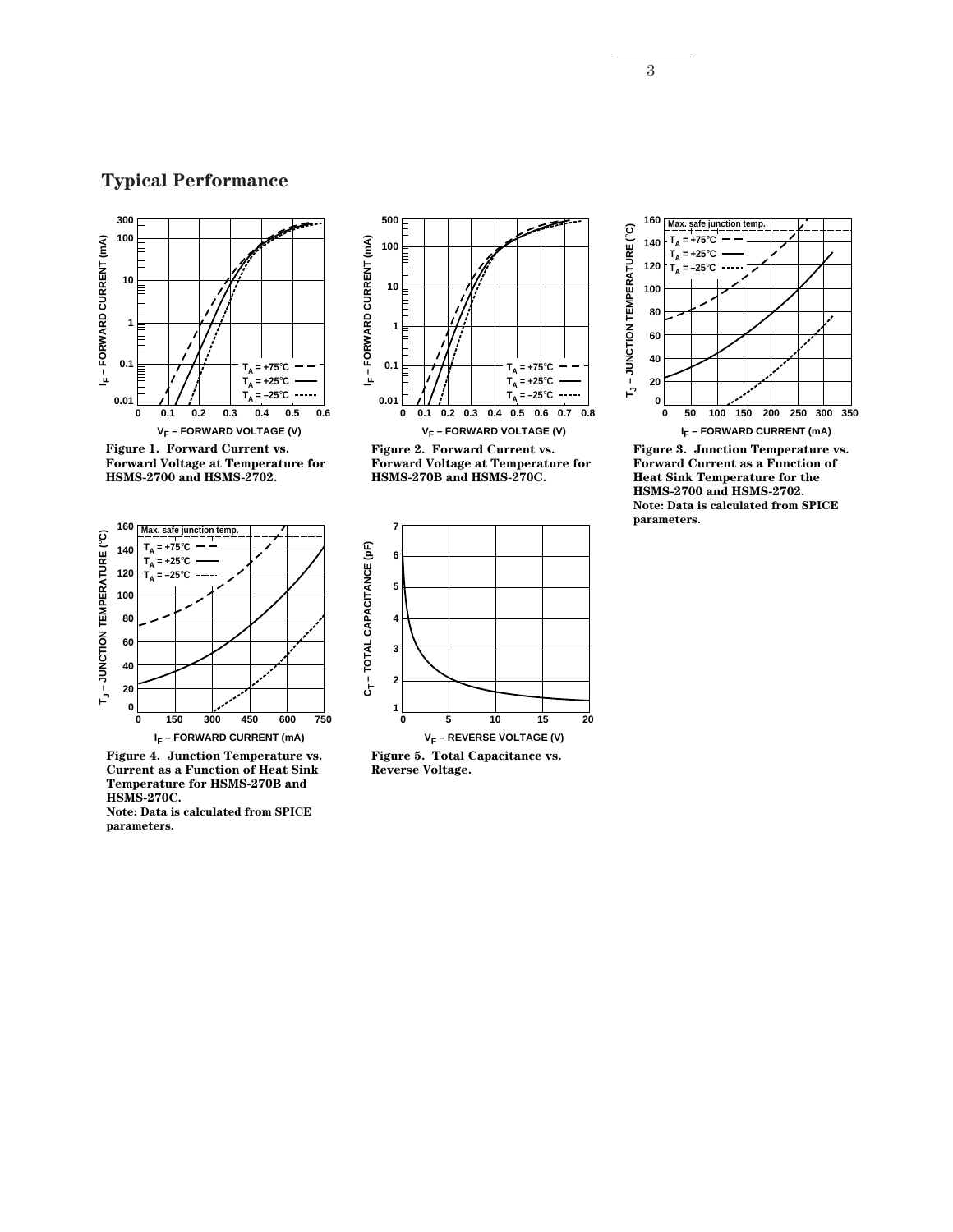### **Package Dimensions Outline SOT-23**



**DIMENSIONS ARE IN MILLIMETERS (INCHES)**

### **Tape Dimensions and Product Orientation For Outline SOT-23**



| <b>DESCRIPTION</b>                |                                                    | <b>SYMBOL</b>  | SIZE (mm)        | SIZE (INCHES)      |
|-----------------------------------|----------------------------------------------------|----------------|------------------|--------------------|
| <b>CAVITY</b>                     | <b>LENGTH</b>                                      | A              | $3.15 \pm 0.15$  | $0.124 \pm 0.006$  |
|                                   | <b>WIDTH</b>                                       | в              | $2.65 \pm 0.25$  | $0.104 \pm 0.010$  |
|                                   | <b>DEPTH</b>                                       | Κ              | $1.30 + 0.10$    | $0.051 + 0.004$    |
|                                   | <b>PITCH</b>                                       | $P_1$          | $4.00 + 0.10$    | $0.157 \pm 0.004$  |
|                                   | <b>BOTTOM HOLE DIAMETER</b>                        | D <sub>1</sub> | 1.00 min.        | $0.04$ min.        |
| <b>PERFORATION</b>                | <b>DIAMETER</b>                                    | D <sub>0</sub> | $1.55 + 0.10/-0$ | $0.061 + 0.004/-0$ |
|                                   | PITCH                                              | $P_0$          | $4.00 \pm 0.10$  | $0.157 \pm 0.004$  |
|                                   | <b>POSITION</b>                                    | Е              | $1.75 + 0.10$    | $0.069 \pm 0.004$  |
| <b>CARRIER TAPE</b>               | <b>WIDTH</b>                                       | w              | $8.00 + 0.2$     | $0.315 \pm 0.008$  |
|                                   | <b>THICKNESS</b>                                   | t              | $0.30 \pm 0.05$  | $0.012 \pm 0.002$  |
| <b>COVER TAPE</b>                 | <b>WIDTH</b>                                       | c              | $5.40 + 0.25$    | $0.205 \pm 0.010$  |
|                                   | <b>TAPE THICKNESS</b>                              | т              | $0.064 \pm 0.01$ | $0.003 \pm 0.0004$ |
| <b>DISTANCE</b><br><b>BETWEEN</b> | <b>CAVITY TO PERFORATION</b><br>(WIDTH DIRECTION)  | F              | $3.50 + 0.10$    | $0.138 + 0.004$    |
| <b>CENTERLINE</b>                 | <b>CAVITY TO PERFORATION</b><br>(LENGTH DIRECTION) | P <sub>2</sub> | $2.00 + 0.05$    | $0.079 + 0.002$    |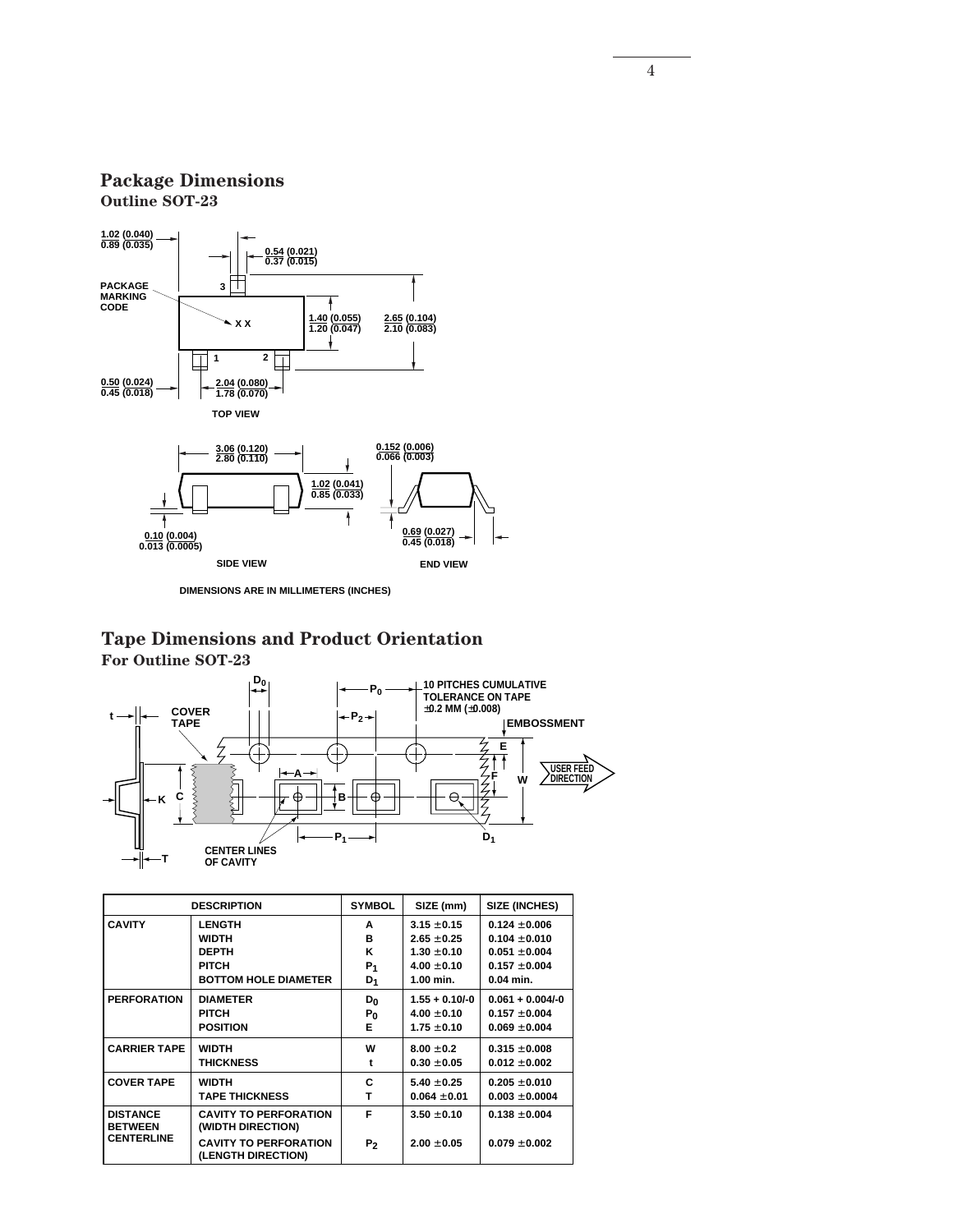**Package Dimensions Outline SOT-323 (SC-70 3 Lead) 1.30 (0.051) REF. PACKAGE MARKING CODE**



**DIMENSIONS ARE IN MILLIMETERS (INCHES)**

**Tape Dimensions and Product Orientation For Outline SOT-323 (SC-70 3 Lead)**



5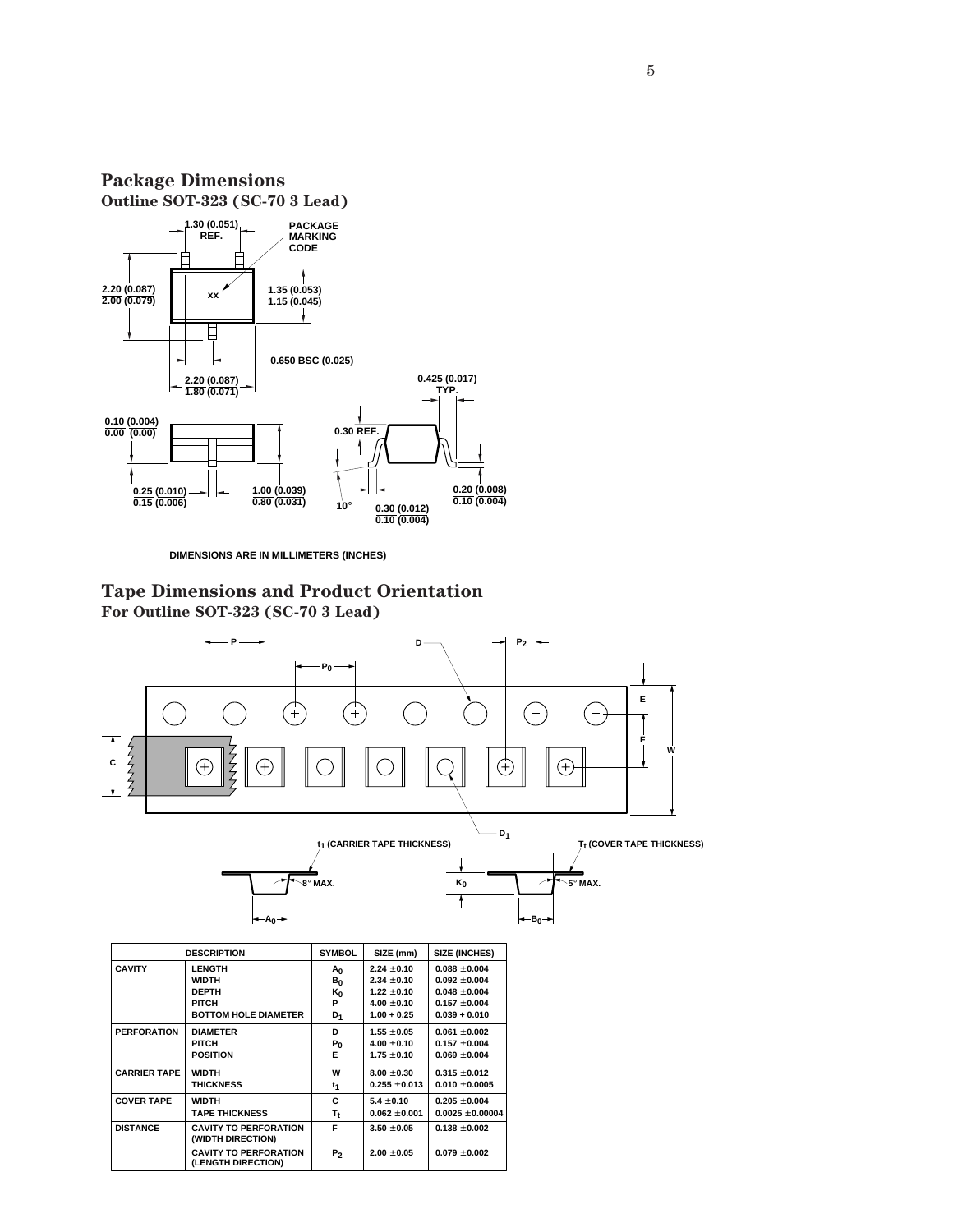#### **Applications Information Schottky Diode Fundamentals**

The HSMS-270x series of clipping/ clamping diodes are Schottky devices. A Schottky device is a rectifying, metal-semiconductor contact formed between a metal and an n-doped or a p-doped semiconductor. When a metalsemiconductor junction is formed, free electrons flow across the junction from the semiconductor and fill the free-energy states in the metal. This flow of electrons creates a depletion or potential across the junction. The difference in energy levels between semiconductor and metal is called a Schottky barrier.

P-doped, Schottky-barrier diodes excel at applications requiring ultra low turn-on voltage (such as zero-biased RF detectors). But their very low, breakdown-voltage and high series-resistance make them unsuitable for the clipping and clamping applications involving high forward currents and high reverse voltages. Therefore, this discussion will focus entirely on n-doped Schottky diodes.

Under a forward bias (metal connected to positive in an n-doped Schottky), or forward voltage,  $V_F$ , there are many electrons with enough thermal energy to cross the barrier potential into the metal. Once the applied bias exceeds the built-in potential of the junction, the forward current,  $I_F$ , will increase rapidly as  $V_F$  increases.

When the Schottky diode is reverse biased, the potential barrier for electrons becomes large; hence, there is a small probability that an electron will have sufficient thermal energy to cross the junction. The reverse leakage current will be in the nanoampere to microampere range, depending upon the diode type, the reverse voltage, and the temperature.

In contrast to a conventional p-n junction, current in the Schottky diode is carried only by majority carriers (electrons). Because no minority-carrier (hole) charge storage effects are present, Schottky diodes have carrier lifetimes of less than 100␣ ps. This extremely fast switching time makes the Schottky diode an ideal rectifier at frequencies of 50␣ GHz and higher.

Another significant difference between Schottky and p-n diodes is the forward voltage drop. Schottky diodes have a threshold of typically 0.3␣ V in comparison to that of 0.6␣ V in p-n junction diodes. See Figure 6.



#### **Figure 6.**

Through the careful manipulation of the diameter of the Schottky contact and the choice of metal deposited on the n-doped silicon, the important characteristics of the diode (junction capacitance,  $C_J$ ; parasitic series resistance,  $R_{S}$ ; breakdown voltage, V<sub>BR</sub>; and forward voltage,  $V_F$ ) can be optimized for specific applications. The HSMS-270x series and HBAT-540x series of diodes are a case in point.

Both diodes have similar barrier heights; and this is indicated by corresponding values of saturation current,  $I_S$ . Yet, different contact diameters and epitaxiallayer thickness result in very different values of  $C_J$  and  $R_S$ . This is seen by comparing their SPICE parameters in Table 1.

**Table 1. HSMS-270x and HBAT-540x SPICE Parameters.**

| Parameter  | <b>HSMS-</b><br>270x | <b>HBAT-</b><br>540x |
|------------|----------------------|----------------------|
| BV         | 25 V                 | 40 V                 |
| $C_{J}0$   | $6.7$ pF             | $3.0 \,\mathrm{pF}$  |
| EG         | 0.55 eV              | $0.55 \text{ eV}$    |
| <b>IBV</b> | $10E-4A$             | $10E-4A$             |
| <b>IS</b>  | $1.4E-7A$            | $1.0E-7A$            |
| N          | 1.04                 | 1.0                  |
| RS         | $0.65 \Omega$        | $2.4 \Omega$         |
| <b>PB</b>  | 0.6V                 | 0.6V                 |
| PT         | 2                    | $\overline{2}$       |
| М          | 0.5                  | 0.5                  |

At low values of  $I_F \leq 1$  mA, the forward voltages of the two diodes are nearly identical. However, as current rises above 10␣ mA, the lower series resistance of the HSMS-270x allows for a much lower forward voltage. This gives the HSMS-270x a much higher current handling capability. The trade-off is a higher value of junction capacitance. The forward voltage and current plots illustrate the differences in these two Schottky diodes, as shown in Figure 7.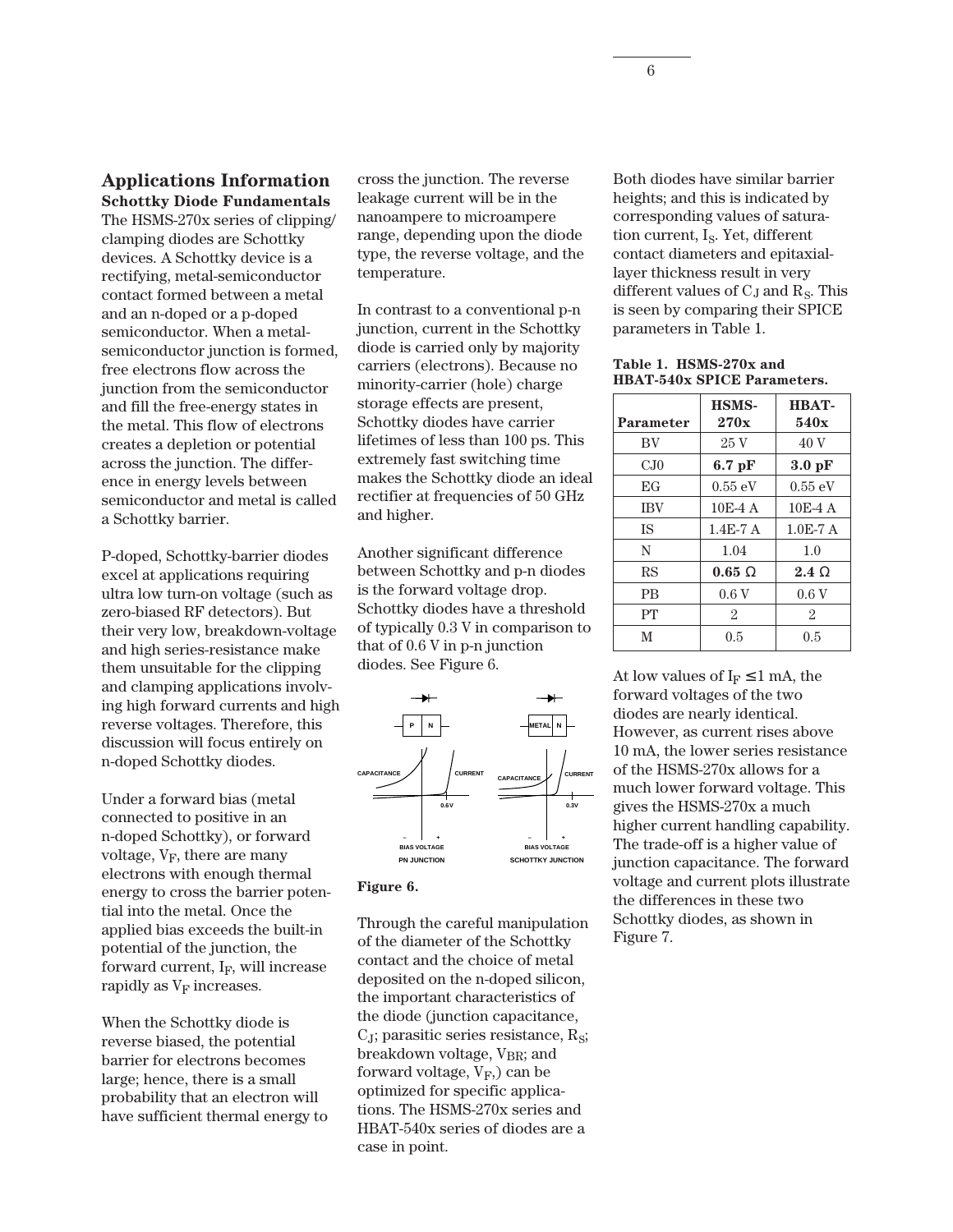

**Figure 7. Forward Current vs. Forward Voltage at 25**°**C.**

Because the automatic, pick-andplace equipment used to assemble these products selects dice from adjacent sites on the wafer, the two diodes which go into the HSMS-2702 or HSMS-270C (series pair) are closely matched without the added expense of testing and binning.

#### **Current Handling in Clipping/ Clamping Circuits**

The purpose of a clipping/clamping diode is to handle high currents, protecting delicate circuits downstream of the diode. Current handling capacity is determined by two sets of characteristics, those of the chip or device itself and those of the package into which it is mounted.



**Figure 8. Two Schottky Diodes Are Used for Clipping/Clamping in a Circuit.**

Consider the circuit shown in Figure 8, in which two Schottky diodes are used to protect a circuit from noise spikes on a stream of digital data. The ability of the diodes to limit the voltage spikes is related to their ability to sink the associated current spikes. The importance of current handling capacity is shown in Figure 9, where the forward voltage generated by a forward current is compared in two diodes.





The first is a conventional Schottky diode of the type generally used in RF circuits, with an  $R<sub>S</sub>$ of 7.7  $\Omega$ . The second is a Schottky diode of identical characteristics, save the R<sub>s</sub> of 1.0  $\Omega$ . For the conventional diode, the relatively high value of  $R<sub>S</sub>$  causes the voltage across the diode's terminals to rise as current increases. The power dissipated in the diode heats the junction, causing  $R<sub>S</sub>$  to climb, giving rise to a runaway thermal condition. In the second diode with low  $R<sub>S</sub>$ , such heating does not take place and the voltage across the diode terminals is maintained at a low limit even at high values of current.

Maximum reliability is obtained in a Schottky diode when the steady state junction temperature is maintained at or below 150°C, although brief excursions to higher junction temperatures can be tolerated with no significant impact upon mean-time-to-failure, MTTF. In order to compute the junction temperature, Equations (1) and (3) below must be simultaneously solved.

$$
I_F = I_S \left[ e^{\frac{11600 (V_F - I_F R_S)}{nTJ} - 1} \right]
$$
 (1)

$$
I_S = I_0 \left(\frac{T_J}{298}\right)^{\frac{2}{n}} e^{-4060 \left(\frac{1}{T_J} - \frac{1}{298}\right)}
$$
 (2)

$$
TJ = V_F I_F \theta JC + T_A
$$
 (3)

where:

 $I_F$  = forward current  $I<sub>S</sub>$  = saturation current  $V_F$  = forward voltage  $R<sub>S</sub>$  = series resistance  $T_J$  = junction temperature  $I_{\rm O}$  = saturation current at 25 $^{\circ}$ C n = diode ideality factor  $\theta_{\text{JC}}$  = thermal resistance from junction to case (diode lead)  $=\theta_{\text{package}} + \theta_{\text{chip}}$  $T_A$  = ambient (diode lead)

temperature Equation (1) describes the forward V-I curve of a Schottky diode. Equation (2) provides the

value for the diode's saturation current, which value is plugged into (1). Equation (3) gives the value of junction temperature as a function of power dissipated in the diode and ambient (lead) temperature.